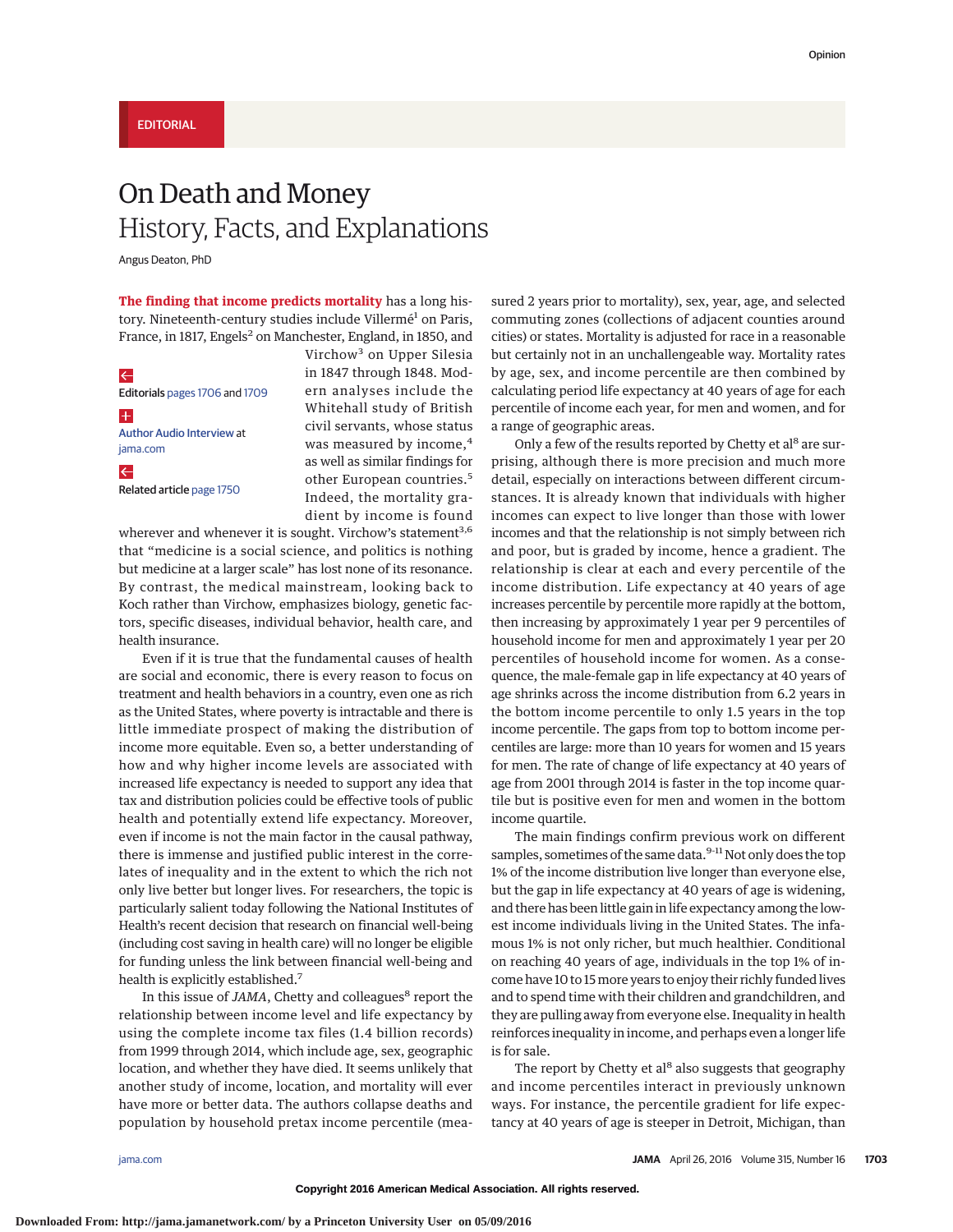in San Francisco, California, or New York, New York, almost entirely because being in the bottom income percentile is worse in Detroit. However, this outcome in Detroit cannot be entirely related to income because this same income percentile in Detroit has more real purchasing power than in New York. (The adjustment for race and ethnicity may be an issue here.) Beyond Detroit, it is generally true that it is at the bottom of the income distribution, not at the top, where geography matters. It is as if the top income percentiles belong to one world of elite, wealthy US adults, whereas the bottom income percentiles each belong to separate worlds of poverty, each unhappy and unhealthy in its own way. The life expectancy at 40 years of age in the top income percentile of the United States is better than the mean in any other country for life expectancy at 40 years of age. However, not by a lot, and likely not better than the top percentile in Sweden or the Netherlands. In contrast, the life expectancy at 40 years of age in the bottom income percentile of the United States is located between the mean for Pakistan and Sudan for life expectancy at 40 years of age. However, these comparisons require caveats because adult mortality in countries without complete vital registration systems is poorly measured at best.

Simple spatial correlations reported by Chetty et al<sup>8</sup> confirm standard findings about the importance of health behaviors, especially smoking, obesity, and exercise. Somewhat more controversially, correlations between mortality and unemployment, inequality, income segregation, and various measures related to health access, such as the percentage insured or Medicare spending, are weak or inconsistent. All of these measures can (and in some cases should) be challenged as inadequate representations of what they purport to measure, and are unlikely to persuade many that health care is unimportant or that other measures of environment, such as environmental pollution, are not harmful to health and longevity.

Chetty and colleagues<sup>8</sup> are consistently careful to explain what they have done, but there is much scope for misinterpretation, especially for results that have such great public interest. Like other standard life expectancy measures, life expectancy at 40 years of age is a period measure and calculates how long someone can expect to live if current agespecific mortality rates remain unchanged as each individual ages. Yet in the United States today, midlife mortality rates among whites—especially poorly educated whites—are increasing, while mortality rates for older persons continue to decline.<sup>12</sup> If today's midlife cohorts carry their increasing mortality rates with them as they age, the gaps between the rich and poor are likely to widen by even more than is estimated in the article by Chetty et al. To put it differently, if all 40-year-olds in 2001 were followed up until they are dead, it would be possible to measure the actual average of the gap in years lived after 40 years of age between those in the bottom and top income quartiles. Then doing the same for all 40-year-olds in 2014 would most likely reveal that the increase in the gap in actual years lived between the top and bottom income levels from 2001 to 2014 had grown by more than the increase calculated by Chetty et al.

There is a similar issue with income. Just as the calculation holds current mortality rates constant as people age, so is each person's position in the income distribution implicitly held constant as he or she ages. Consider, for example, a 40-year-old in 2001, who is in the top income percentile. To calculate expected years of life remaining, that person is assigned the 2001 mortality rate for 40-year-olds from the top percentile, the 2001 mortality rate for 41-year olds from the top percentile, the 2001 mortality rate for 42-year-olds from the top percentile, and so on, all of which are then combined into the estimate of life expectancy at 40 years of age for the top percentile in 2001. Although it is true as claimed that there is not much change in income percentile over time, there will certainly be some, so that some individuals in the top income percentile in any year will spend at least some of the rest of their lives in lower-ranking income positions when they will (presumably) experience higher mortality rates. The opposite phenomenon happens at the bottom of the income distribution. Consequently, the calculations overstate the mortality differentials between the top and bottom income levels, at least for actual people in those percentiles. This is not an error, it is just how the calculations must be done, although the everyday language used for these concepts can easily mislead.

Taking the 2 points together, the good news is that the report by Chetty et al likely overstates the life expectancy gaps between the top and bottom income levels, whereas the bad news is that the report likely understates the rate at which the gaps between expected life expectancies of rich and poor are widening.

Even though the aim of the article by Chetty et al is to document these differences and how they are changing over time, which is immensely valuable and important, it is impossible not to think about moving beyond description to causality and to possible policy based on such an understanding. Even though there is almost certainly some causal role in the relationship between income and mortality, several cautions are necessary in considering the potential policy implications.

First, poor health threatens income. In the United States, many of the poorest people in midlife have long-term disabilities<sup>13</sup> and are predisposed to die but not because of their low incomes. Chetty et al mitigate this problem by measuring income 2 years prior to mortality, but mitigation is not the same as elimination and does not address any conditions that persist for more than 2 years.

Second, an income percentile is different from actual income and the former is much less susceptible to policy than the latter. For example, consider a proposal to implement a radical redistribution of income by giving an unconditional basic income grant to everyone, paying for it from an equal proportionate increase in all tax rates. This would substantially increase the income levels of the poor and reduce those of the rich, but no individual's rank in the income distribution would be changed, and with all income percentiles unchanged, none of the results in this article could help assess the health effects. In the end, it is actual incomes that are important, not income percentiles.